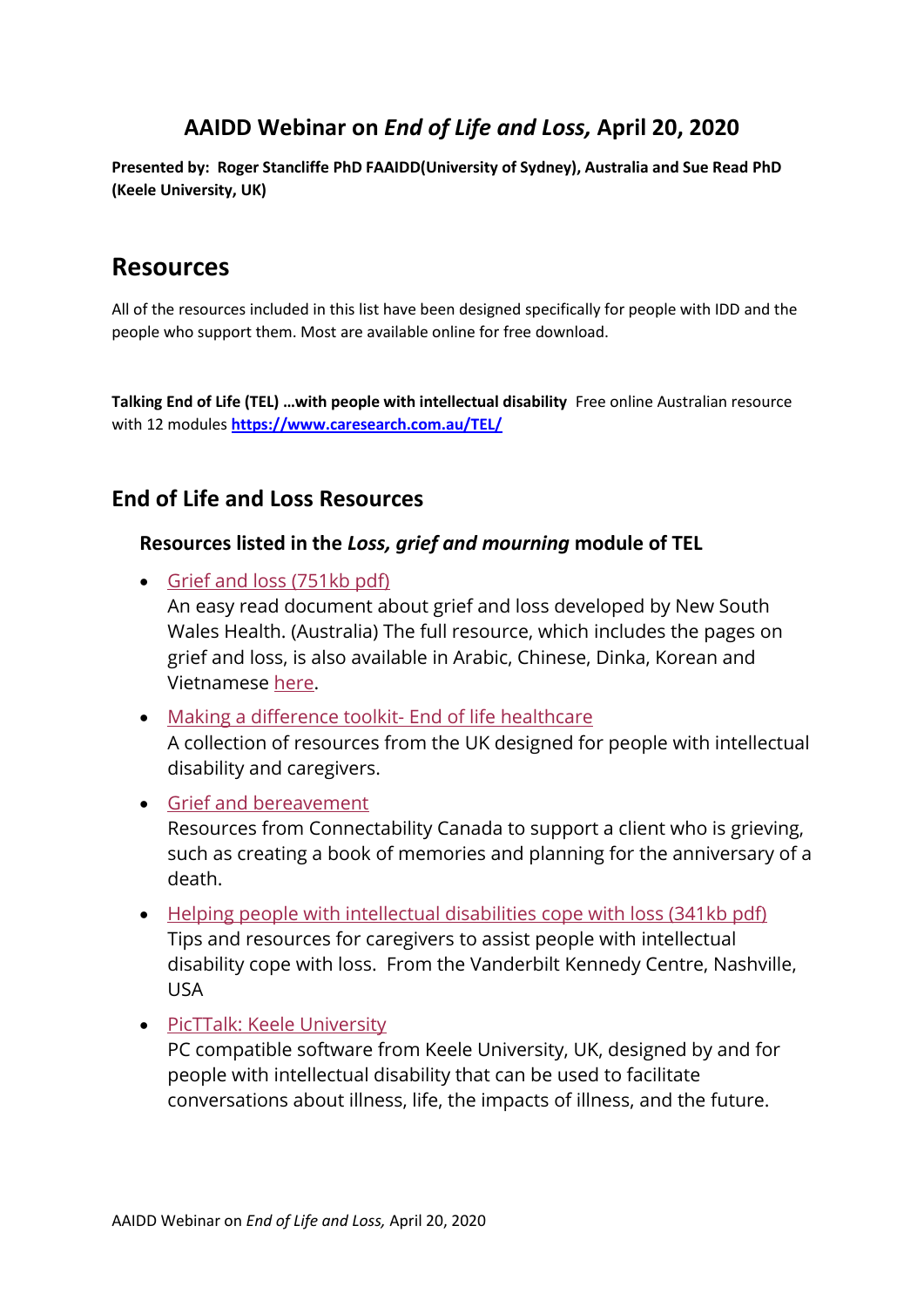### **Resources about dying, death, end of life planning and funeral wishes listed in various TEL modules**

- [Living well: Using person centred thinking tools with people who have a](http://www.helensandersonassociates.co.uk/wp-content/uploads/2015/02/livingwell-hull.pdf)  [life limiting illness \(598kb pdf\)](http://www.helensandersonassociates.co.uk/wp-content/uploads/2015/02/livingwell-hull.pdf) A demonstration of how person-centred planning tools can be applied to
- [When I die \(634kb pdf\)](https://www.pcpld.org/wp-content/uploads/when_i_die_2_0.pdf) An example of a completed end of life book from the UK.
- [My end of life choices book \(116kb word\)](https://www.caresearch.com.au/TEL/Portals/11/Captivate-Modules/Documents/My-End-of-Life-Book-Template.docx) A template document to write down end of life choices from Australia.
- [Breaking bad news](http://www.breakingbadnews.org/) This UK website contains information and guidelines for caregivers of people with intellectual disability about how to break bad news.
- The *[Books Beyond Words](https://booksbeyondwords.co.uk/bookshop)* series

Books from the UK designed for people with intellectual disability that include only pictures. This allows you to make the story relevant to the client. Topics include 'Am I Going to Die' and 'When I Die', 'Getting on with Cancer' and 'Anne has Dementia'. (Note: these excellent books are available for purchase via the website).

### **Wills and bequeathing**

end of life.

- [Wills for people with intellectual disability](http://www.idrs.org.au/publications/read-factsheet.php?factsheet=wills-for-people-with-intellectual-disability) A fact sheet about making a will, published by the Intellectual Disability Rights Service in Australia.
- [An easy to read guide to making a will \(320kb pdf\)](http://www.inclusionireland.ie/sites/default/files/attach/basic-page/996/makingawill-etr.pdf) An example from Ireland about will making, designed for people with intellectual disability.

# **COVID-19 Resources**

- The Self Advocacy Resource and Technical Assistance Center (SARTAC) has a number of plain language COVID-19 resources available for free download on its website (USA) <https://selfadvocacyinfo.org/>
- The *International Association for the Scientific Study of Intellectual and Developmental Disabilities* (IASSIDD) has drawn together a number of free online resources at [https://www.iassidd.org/covid-19-resources/](https://protect-au.mimecast.com/s/zLj1CJyBrGf1V7xVFyYj_L?domain=iassidd.org/) These include social stories, plain language explainers, tips on staying healthy and safe. These resources are designed specifically for people with ID or ASD and use pictures and plain language/Easy English.
- There is a free downloadable *Books Beyond Words* publication called *Beating the Virus* available at <https://booksbeyondwords.co.uk/downloads-shop/beating-the-virus>There